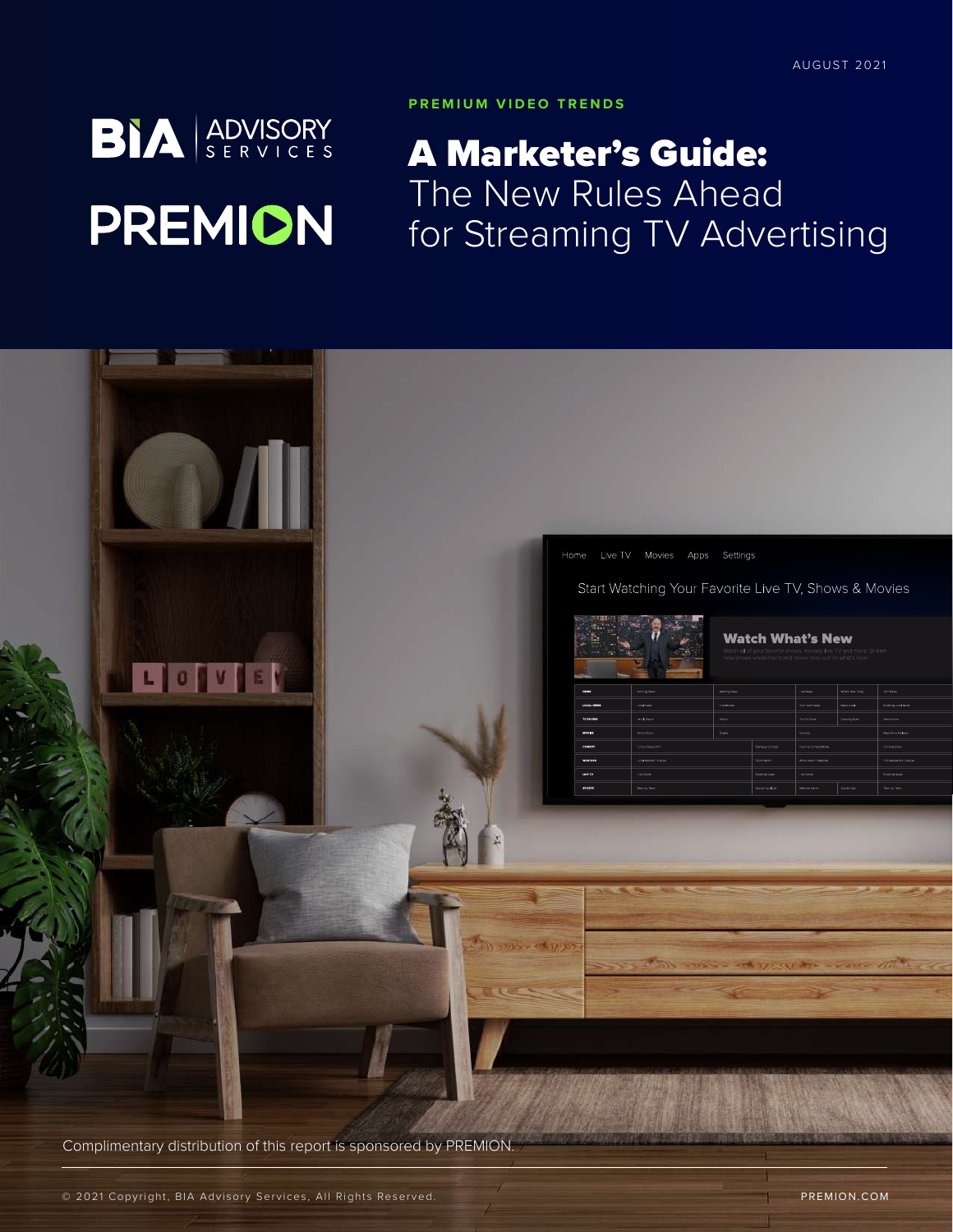# **TABLE OF CONTENTS**

| <b>Executive Summary</b>                                    | 2 |  |  |
|-------------------------------------------------------------|---|--|--|
| State of the Market                                         |   |  |  |
| Table 1. IAB Digital Video Glossary - Selected Terms        | 3 |  |  |
| Table 2. Examples of CTV Ad-Supported Services and Players  | 4 |  |  |
| <b>BIA Local CTV/OTT Ad Forecast</b>                        |   |  |  |
| Figure 1. 2019-2025 Local OTT Ad Spending Forecast (\$000s) | 5 |  |  |
| <b>Considerations for CTV Advertising Success</b>           |   |  |  |
| Key Advertiser Takeaways                                    |   |  |  |
| Conclusions                                                 |   |  |  |
| About BIA Advisory Services                                 |   |  |  |
| <b>About PREMION</b>                                        |   |  |  |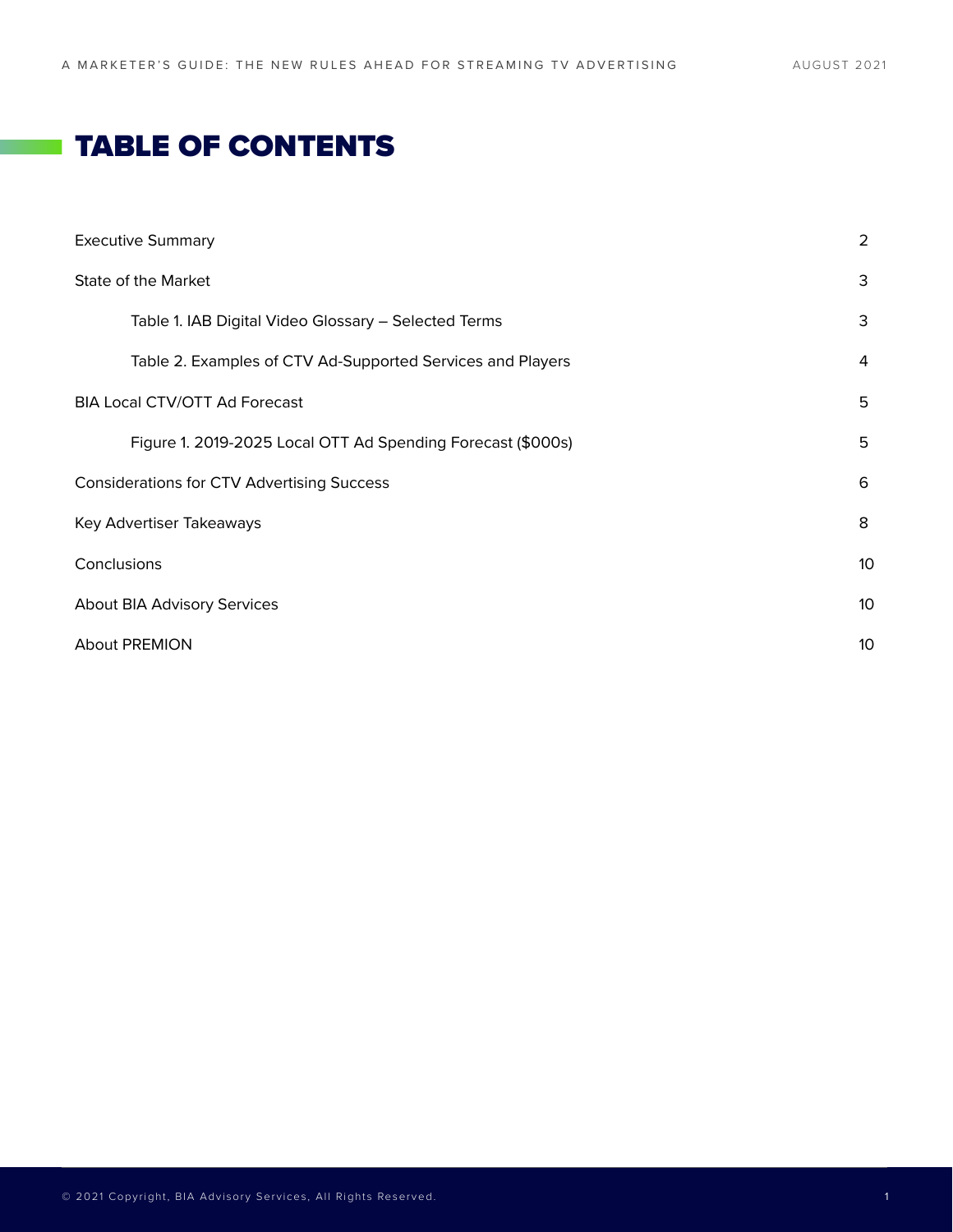# EXECUTIVE SUMMARY

The pandemic has accelerated consumer behaviors and trends that are redefining a new era of TV consumption — OTT viewing is now the ubiquitous form of TV viewing.

While the cord-cutting and streaming shift was well underway, consumer adoption of OTT services increased dramatically last year with the surge in home-bound audiences turning to streaming platforms as their primary source of video entertainment and information.

Last year was also a defining year for ad-supported OTT growth. Advertising Video on Demand (AVOD) and Free Ad-Supported Streaming TV (FAST) services have proliferated. These free and lower priced ad-supported subscription tiers are an attractive value proposition for cost-conscious consumers and offer brands a way to activate OTT audiences with highly popular content. In 2021, we continue to see strong growth in virtual multichannel video programming distributors (vMVPDs) or skinny bundles of OTT services as replacements for traditional cable services.

We developed this white paper to examine the fast-evolving OTT marketplace trends and advertiser priorities in the planning, buying, and measurement of streaming TV advertising. Connected TV (CTV) viewing or viewing specifically on smart TVs or through streaming devices, accounts for most of the screen time and ad spending. As such, CTV is the focus of our report, as this is where most media buyers look within the OTT ecosystem to complement their traditional TV ad spending.

With the rapid growth in streaming audiences, advertisers are re-adjusting their media mix to shift bigger budgets to CTV advertising, and thus beginning to close the gap between CTV viewership and ad spending.



#### *Key takeaways for CTV advertisers include:*

- The pandemic accelerated growth of viewing and ad spending in CTV in 2020 and through Q1 2021, several years ahead of prior forecasts.
- Local relevance has become a top priority for advertisers in reaching the right audiences for the post-pandemic era.
- CTV as an advertising platform combines the best of digital with its measurement, audience targeting, and attribution capabilities — and the best of the big screen TV experience in long-form, lean-back premium, and brand-safe content.
- Adding CTV to linear TV campaigns provides advertisers with reach extension to capture shifting audiences by engaging with viewers that they wouldn't reach through linear TV alone.
- For digital-first performance marketers that prioritize search, display, and social channels, CTV offers a highly affordable and effective way to target high-value audiences with precision and outcomes-based measurement.
- With increased fragmentation, advertisers need to understand what they are buying and where their ads are running to ensure that their campaigns are brand-safe and fraud-free.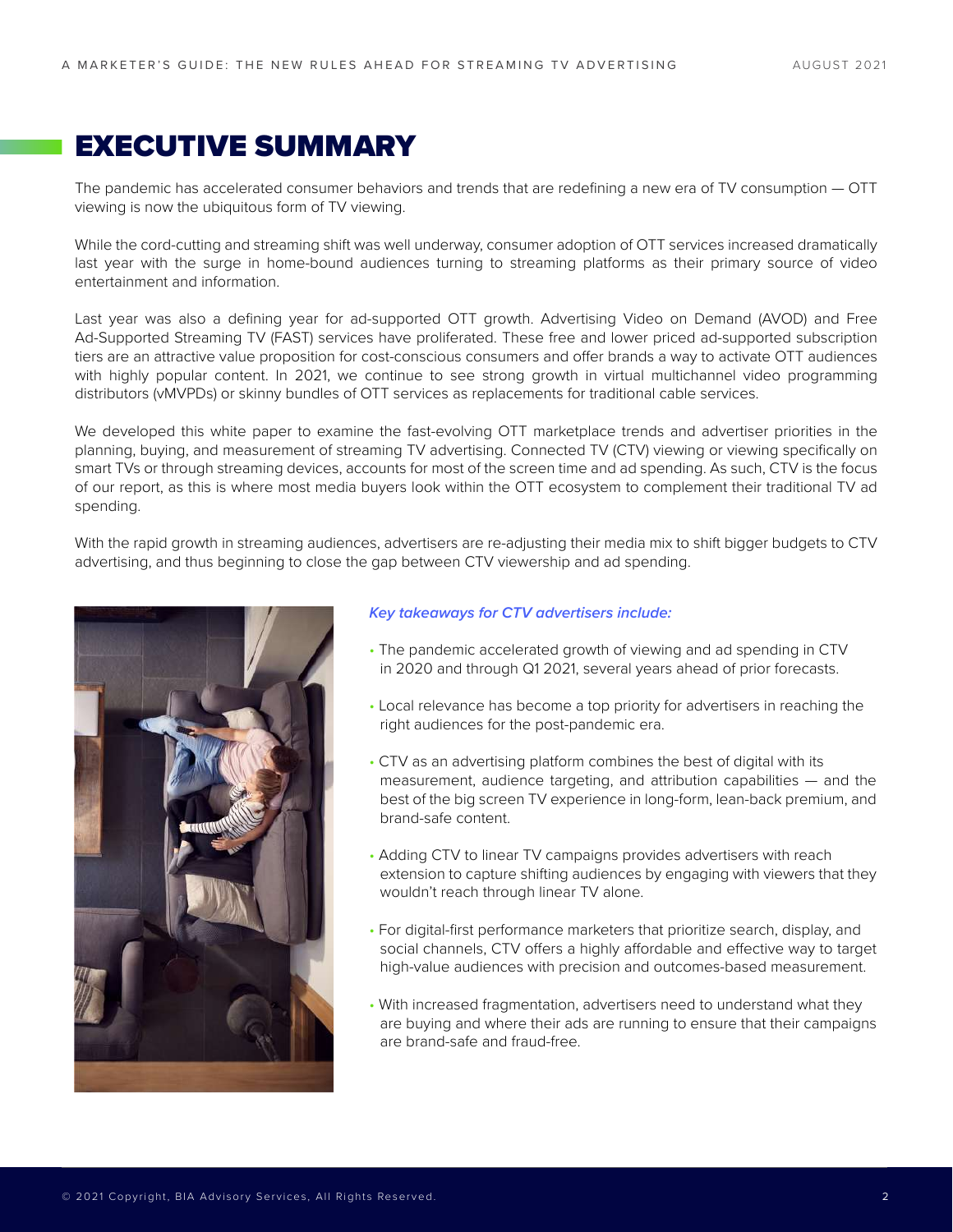# STATE OF THE MARKET

Streaming television was already a high-growth media segment and was further accelerated by the pandemic to reach new heights in viewership and ad spending.

#### A Surging Channel with Viewers Watching More CTV

2020 was a year of explosive growth in CTV viewing with home-bound consumers spending more time streaming more content and this trend continues into 2021. According to eMarketer's 2021 forecast, the average time spent per day streaming on a connected device will be about 50% compared to the average time spent watching television.1 In parallel, the pace of cord-cutting is accelerating. eMarketer forecasts that the number of cord-cutter households will increase from 34.2 million in 2021 to 37.8 million in 2022, $<sup>2</sup>$  and it also projects that the</sup> number of cord-never households will increase from 20.2 million in 2021 to 21.2 million in 2022.<sup>3</sup> According to a recent Leichtman Research Group study, there are now nearly 400 million CTV devices in the U.S., 80% of U.S. TV homes have at least one CTV device, and 64% of U.S. TV households have three or more CTV devices.4 Despite the explosive growth in streaming audiences, CTV ad spending is still catching up to viewership. According to eMarketer, CTV ad spending will account for only 5.5% of projected overall media spending in 2022.5

#### A Defining Growth Year for Ad-Supported OTT

As streaming growth spiked, so did the use of ad-supported OTT. "We were already on this trajectory that has been propelled further by the pandemic. You can estimate it as a three to five-year acceleration of where ad-supported OTT was already headed," said Tom Cox, President of PREMION.

Consumers have embraced ad-supported OTT and ad-based video on demand (AVOD) offerings in a major way. In fact, the IAB found that 76% of those who regularly stream video have watched ad-supported video on demand services.<sup>6</sup> U.S. TV viewers are more than five times more likely to prefer free or low-cost streaming TV with ads, over streaming services with higher monthly subscription fees with no ads (72% versus 14%), according to a January 2021 Future of TV survey.<sup>7</sup> Furthermore, the U.S. is expected to triple AVOD revenues by 2025, reaching \$24 billion, according to Digital TV Research.<sup>8</sup>

*1 eMarketer, Average Time Spent per Day with TV, April 2021; eMarketer, Average Time Spent per Day with Other Connected Devices, April 2021 2 eMarketer, U.S. Cord Cutter Households, February 2021*

*4 Leichtman Research Group, Connected and 4K TVs 2020*



#### *Table 1. IAB Digital Video Glossary – Selected Terms*

#### OTT: *Over the Top*

Over the Top Video is video content transported from a video provider to a connected device over the internet outside the closed networks of telecom and cable providers.

#### CTV: *Connected TV*

A television set that is connected to the internet via OTT devices, Blu-ray players and gaming consoles or has built-in internet capabilities (i.e., a smart television) and is able to access a variety of long-form and short-form web-based content.

#### AVOD: *Advertising-Based Video on Demand*

A streaming video service that offers consumers access to a catalogue of on-demand content and contains advertisements.

#### SVOD: *Subscription Video on Demand*

A streaming service that consumers subscribe to for a fee and can access a catalogue of on-demand content.

#### FAST: *Free Ad-Supported Streaming TV*

An ad-supported streaming service featuring VOD (video on demand) content and (frequently) a number of linear-like channels based on that VOD content as well. It's also 100% free; in fact, most FASTs don't even require an email address to sign up.\*

#### vMVPD: *Virtual Multichannel Video Program Distributor*

New form of digital-only cable alternative which provides access to on-demand and live content delivered over the internet without the traditional network infrastructure.

#### MVPD: *Multichannel Video Program Distributor*

A service provider that delivers video programming services, usually for a subscription fee (pay television). Usually includes cable, satellite, and telecommunications service providers.

*Source: IAB, Digital Video Glossary, December 2018 \*Source: TV[R]ev, TV in the FAST Lane, September 2020*

Note: OTT and CTV are sometimes used interchangeably in common industry parlance since CTV comprises the vast majority of OTT ad spending at this time.

5 eMarketer, Connected TV Ad Spending, March 2021<br>6 IAB, OTT Streaming Video Playbook for Advanced Marketers, December 2019<br>7 The Trade Desk, New Survey Shows 27% of U.S. Households Plan to Cut Cable TV Subscriptions in 20

*<sup>3</sup> eMarketer, U.S. Cord Never Households, February 2021*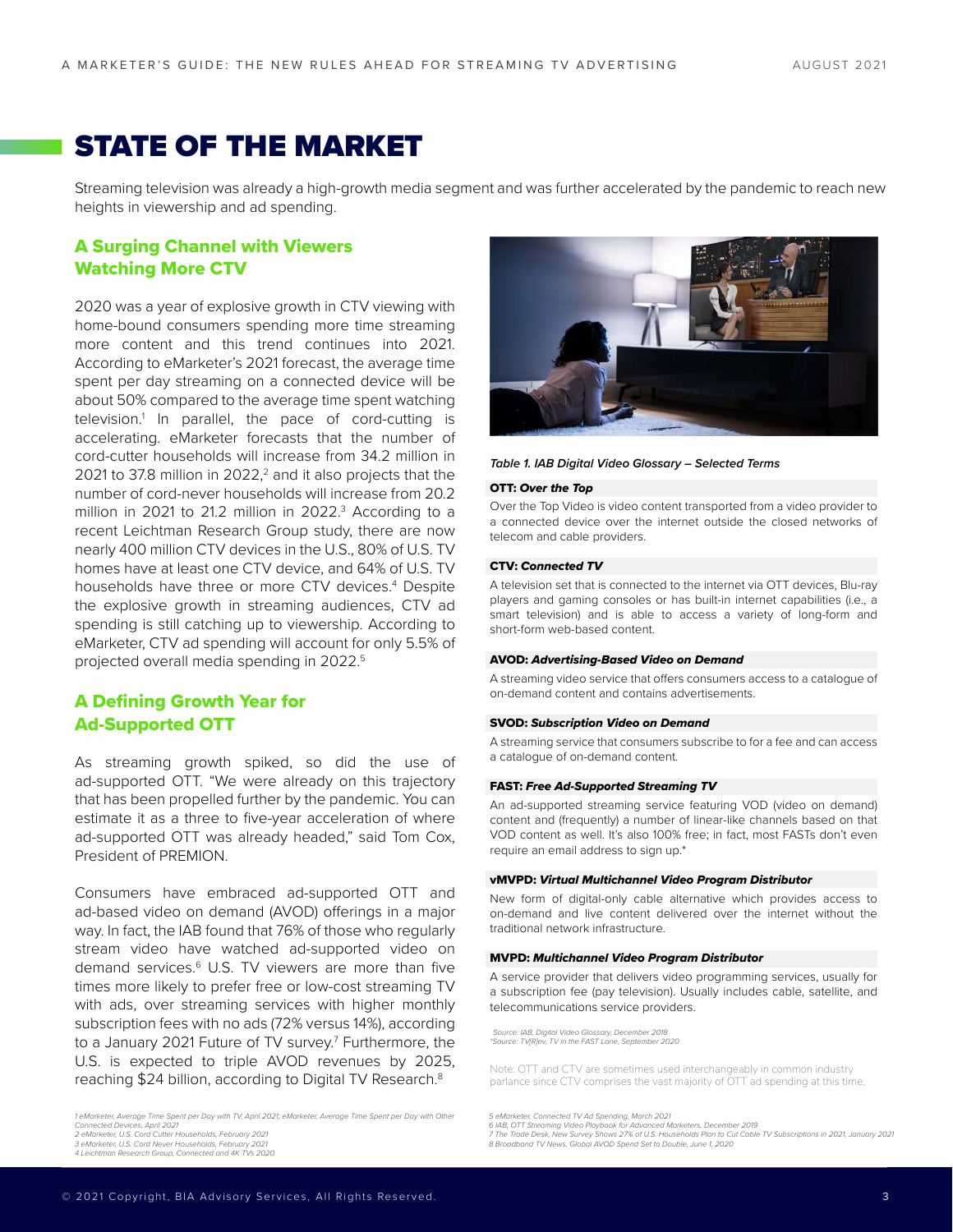#### New Streaming Services See Early Engagement Success

The streaming wars continue to escalate as more consumer streaming services enter the fray. 2020 saw the launch of several streaming services and in 2021, we've seen the arrival of an ad-supported version of HBO Max, the continued scaling and reach of Discovery+, and the unveiling of Paramount Plus in March as part of a rebrand of the CBS All-Access product offering. Many of these new service offerings experienced high viewer engagement quickly. Disney+ announced that it reached 116 million subscribers in August this year and Peacock, NBC's ad-supported service, reached 54 million subscribers in the second quarter of 2021. Furthermore, 2020 saw the rapid growth of Free Ad-Supported TV Streaming (FAST) services, such as the Roku Channel, Pluto, Vudu, IMDb and Xumo.

#### *Table 2. Examples of CTV Ad-Supported Services and Players*

*Source: BIA Advisory Services, July 2021* 

| <b>AVOD:</b> Ad-Supported Video on Demand                |  |                                                                                                                                                                                                                                                                                                              |  |
|----------------------------------------------------------|--|--------------------------------------------------------------------------------------------------------------------------------------------------------------------------------------------------------------------------------------------------------------------------------------------------------------|--|
| Paramount+<br>Tubi                                       |  | • AVOD services require user accounts and have multiple business models including free to the consumer, no-ads or reduced<br>ads for a subscription, or subscription that includes ads.                                                                                                                      |  |
| <b>FAST:</b> Free Ad-Supported Streaming TV              |  |                                                                                                                                                                                                                                                                                                              |  |
| <b>IMDb TV</b><br>Samsung TV+<br>Vizio Watchfree<br>VUit |  | • FAST is a subset of the AVOD video segment that offers only ad-supported, free to consumer service.<br>Access is ad-supported and free and does not require a subscription to access.<br>• Content is a mix of original content but is primarily licensed content aggregated into a single user interface. |  |
| <b>vMVPD:</b> Virtual MVPD                               |  |                                                                                                                                                                                                                                                                                                              |  |
| YouTube TV<br>fuboTV                                     |  | • Similar to a traditional cable or MVPD offering, vMVPD is an internet based subscription that features a mix of linear channels<br>from traditional media companies and digital networks as well as VOD content.<br>• vMVPDs typically include local broadcast TV stations in their packages.              |  |
|                                                          |  | • "Skinny Bundles" - positioned to be cheaper than MVPD with a limited, more preferred mix of linear channels rather than<br>charging for channels consumers do not watch.                                                                                                                                   |  |
|                                                          |  |                                                                                                                                                                                                                                                                                                              |  |

#### Advertisers Follow the Consumer Lead

CTV advertising combines the best of digital with its measurement, audience targeting, and attribution capabilities — and the best of the big screen TV experience in long-form, lean-back premium, and brand-safe content. Furthermore, CTV offers a cost-effective way to extend reach and minimize waste in ad spending.

As advertisers follow their audiences, the ability to target consumers with precision and scale will see streaming TV capture an even bigger share of media budgets this year. In fact, eMarketer projects that U.S. CTV upfront spending will double to \$4.5 billion this year and reach \$6 billion in 2022, with overall U.S. CTV advertising hitting \$13.4 billion in 2021 and \$17.4 billion in 2022.9

Some of the streaming TV growth metrics are startling. For example, in January this year, Xumo reported 24 million average monthly viewers, up from 9.6 million prior to the Comcast acquisition. Tubi, Fox's ad-supported service, surpassed 3 billion hours streamed and Pluto TV saw monthly viewers top 52 million in the second quarter of 2021.

CTV continues to outpace other formats and shows no signs of slowing down, according to IAB's "Video Ad Spend 2020 and Outlook for 2021" report, released at the IAB 2021 NewFronts. The report finds that nearly three-quarters (73%) of CTV buyers report shifting budget from broadcast and cable to CTV in 2021. Advertisers, on average, spent \$20M on CTV in 2020, and more than a third (35%) of buyers expect to increase CTV video ad spending in 2021.<sup>10</sup>



<sup>9</sup> eMarketer, Connected TV Spending in the U.S., 2019-2024; eMarketer, Upfront Connected TV Video Ad Spending, May 2021<br>10 PR Newswire CISION, Connected TV is the Driving Force in 2020 Digital Video Advertising Spend, May 4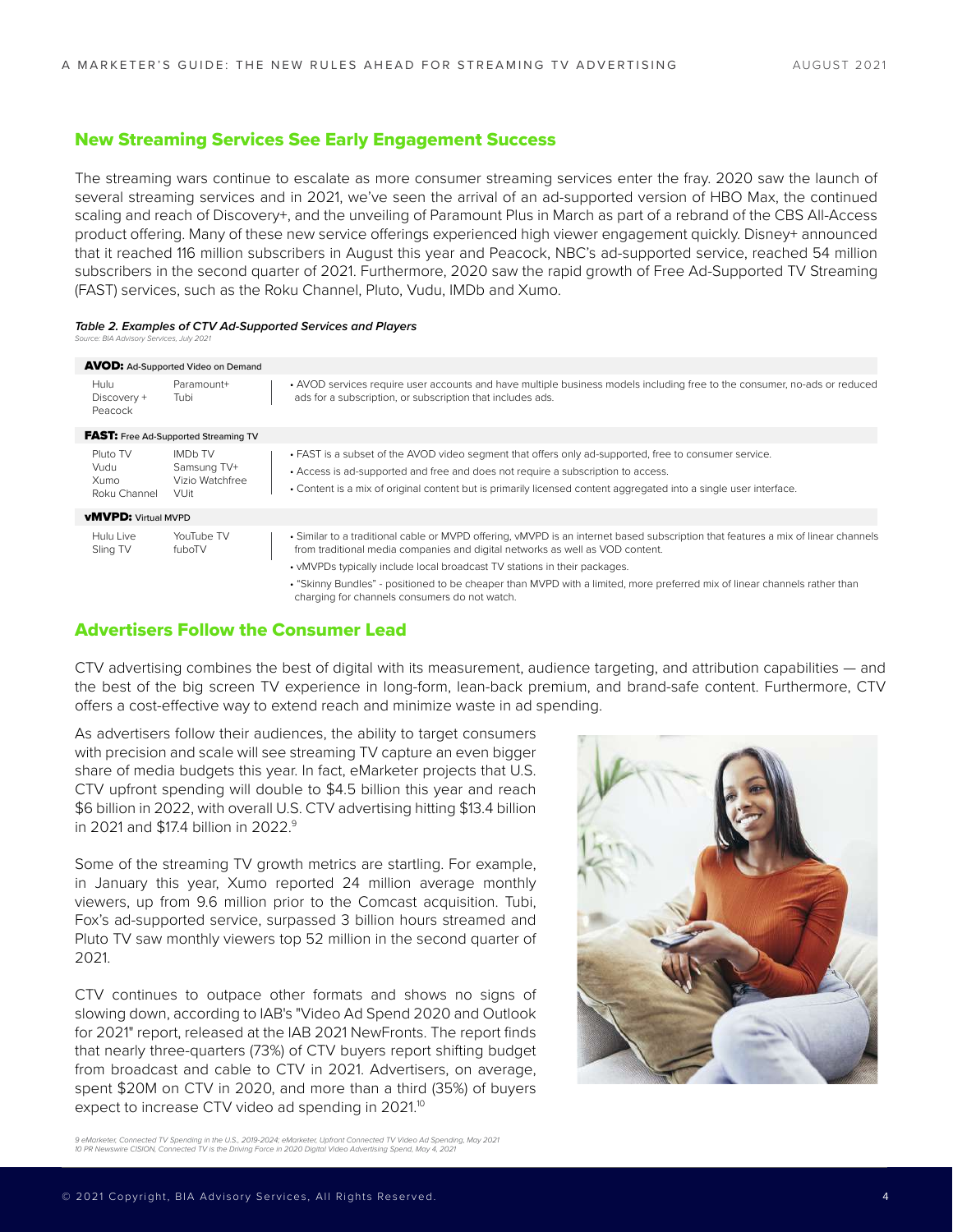# BIA LOCAL CTV/OTT AD FORECAST

In response to local market dynamics, advertisers are placing greater importance on local advertising. CTV enables national, regional, and local advertisers to target local audiences with precision. A local CTV campaign allows advertisers to cost-effectively focus on specific audiences and offers the ability to dynamically insert creative that is more geographically relevant — thus driving higher ROI than national campaigns.

BIA estimates local OTT ad spending (i.e., geotargeting local audiences) will increase 20% from \$1 billion in 2020 to \$1.3 billion in 2021. This will nearly double again to over \$2.4 billion by 2025.

### In the chart below BIA forecasts that local OTT spending will grow to \$2.4 billion by 2025 with a +18.8% CAGR. Over 90% of this OTT spending will be in CTV advertising.

The remaining portion of OTT ad spending is for streaming video viewed not on TV sets but on smartphones, tablets, laptops, and PCs.



#### *Figure 1. 2019-2025 Local OTT Ad Spending Forecast (\$000s)*

*Source: BIA Advisory Services, June 2021*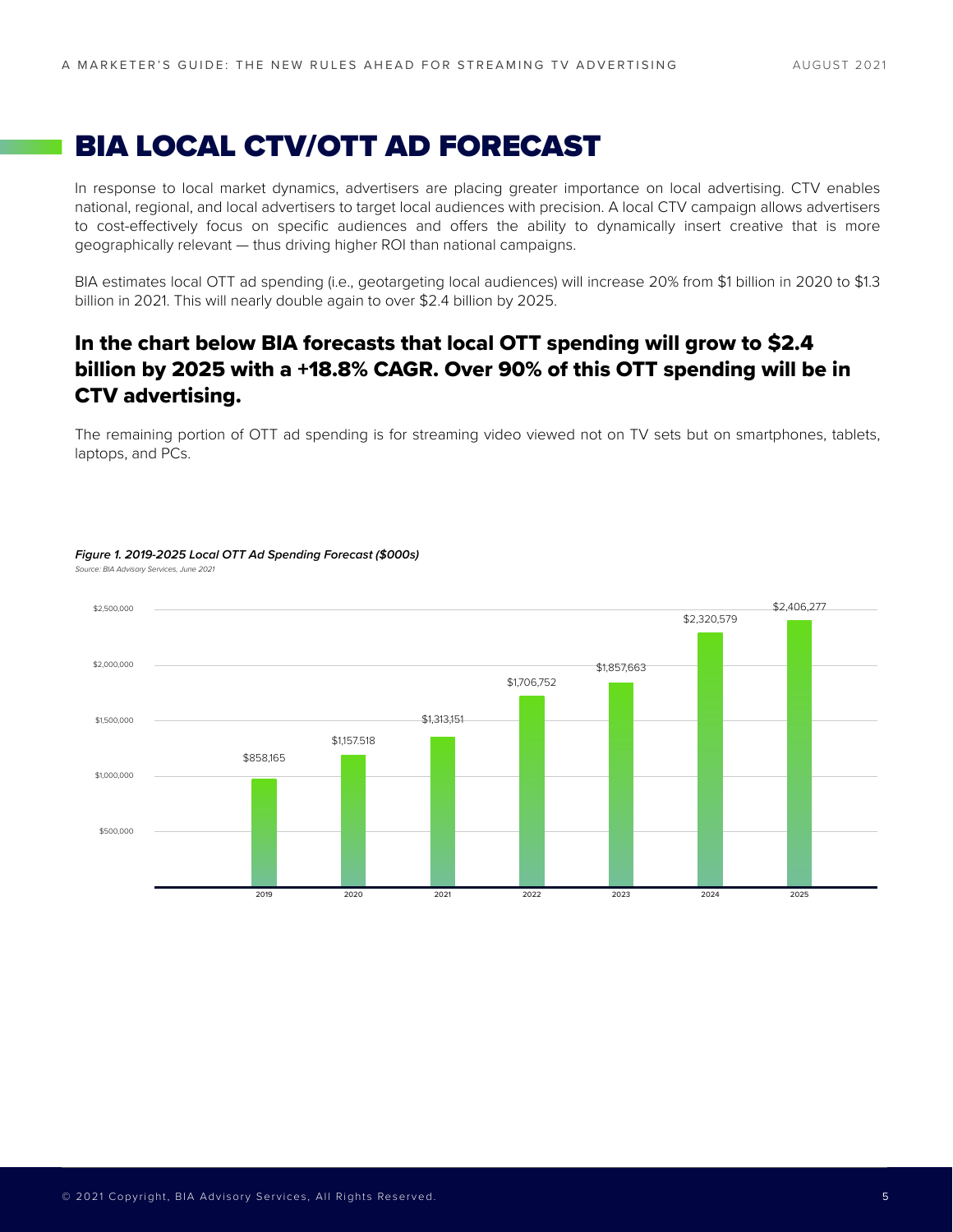# CONSIDERATIONS FOR CTV ADVERTISING SUCCESS

The spiraling growth of streaming TV options is bringing greater fragmentation to the OTT ecosystem and adding more complexity for marketers. Today, there are a plethora of options to reach audiences that are potentially watching the same shows on different streaming platforms. Media buyers can buy direct, work with aggregators or buy programmatically. As such, they need a true understanding on the varying capabilities of providers to understand what they're buying and where their ads are running, along with transparent and detailed reporting to measure performance.

#### Understanding the Structural Differences Among Providers

While many providers claim to offer premium inventory, it's essential for advertisers to understand the structural differences in media buying models and the interpretations of quality and sources of inventory offered, such as: what exactly are you buying and where are you buying from?

#### **Structural differences among key providers:**

#### **Single Source (Walled Garden):**

Some providers that are focused on a single platform (walled garden) are limited in their ability to reach massive audiences beyond their subscribers. Furthermore, measurement and transparency are concerns for marketers when dealing with walled gardens.

#### **Open Exchanges:**

Open exchange platforms present tremendous risk because they deal with unknown content sources and blind-bidding. This leads to increased fraud and lack of transparency, and there is no guarantee on where an ad will run.

#### **Limited Footprint:**

Some providers (for example, cable companies) are focused on inventory within a limited footprint. Even with cable interconnects these geographical limitations mean reaching less than the full TV market when placing the ad buy.

Working through a CTV provider who directly sources inventory with upfront and secured deals in brand-safe, premium content is a preferred practice for a growing number of media buyers looking to achieve effective ROI on ad spend.

#### Prioritizing Localized Campaigns

As businesses focus on the economic rebound, advertisers across industry categories are taking a localized approach by aligning spot buys with changing local market dynamics. As such, geotargeting and dynamic creative are even more important. Furthermore, as national advertisers shift their focus to local campaigns, they're seeking more granular insights at a national-to-local level to be able to personalize, localize and deliver more relevant ads to reach their desired audiences with on-brand messaging.

The addressability of CTV enables advertisers to target local audiences at scale. They can target by designated market area (DMA), states, and zip codes and can combine this geo-targeting with behavior or interest categories. With addressable targeting, viewer data is captured and analyzed into audience segments, such as auto intenders, and applied to campaigns. Brands can also adapt and tailor their messages to communicate how they're serving their local customers differently. With dynamic ad insertions in CTV, advertisers can easily swap out creative to deliver a personalized and relevant advertising experience. As such, CTV advertising is also an ideal channel for mobile advertisers that are seeking new and effective targeted advertising options with the shift to a cookie-less environment. Unaffected by the recent consumer privacy changes and cookie constraints, CTV is not only a great alternative to mobile but offers richer audience insights that are invaluable for advertisers to find and reach qualified audiences.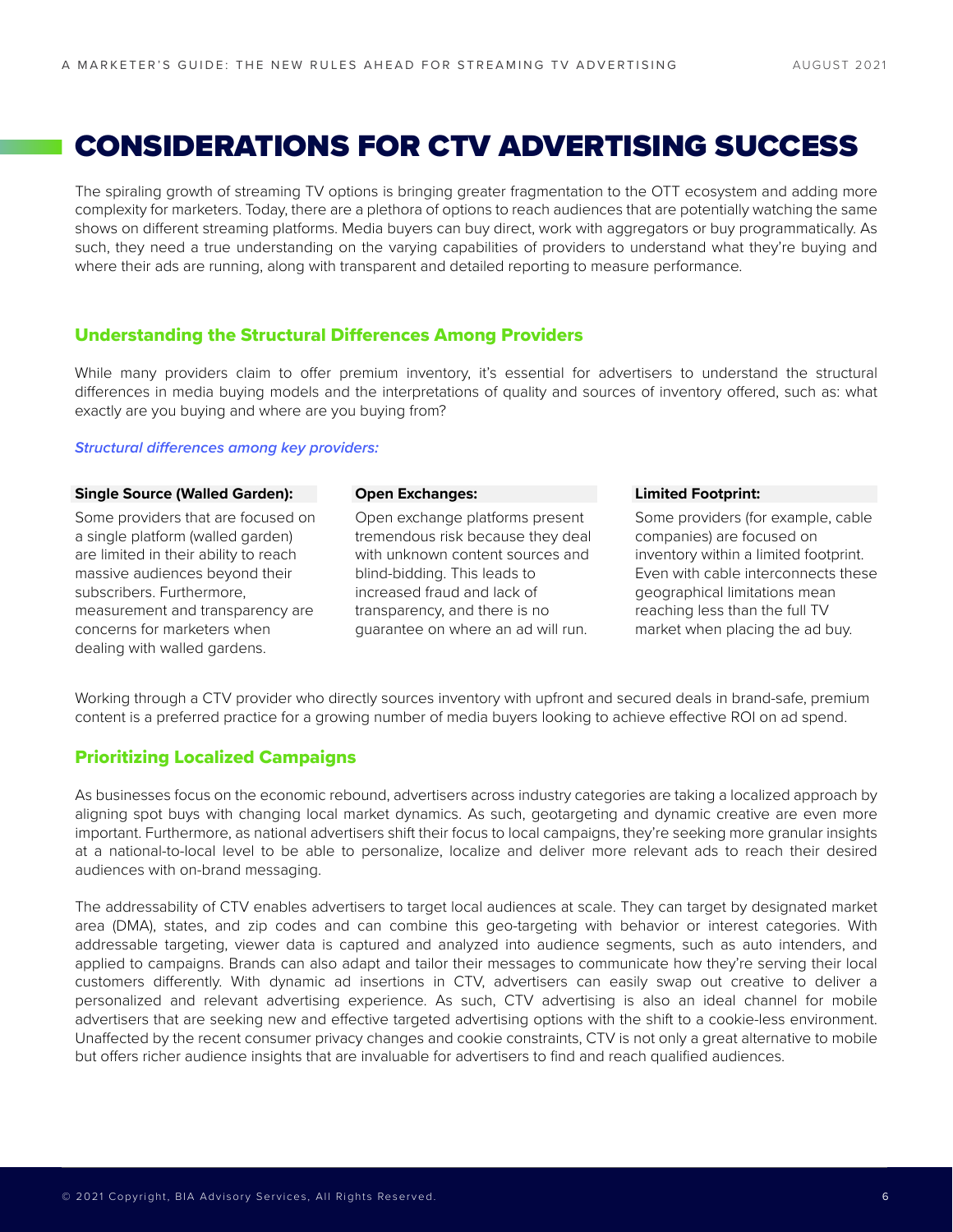#### The Power of Pairing CTV and Local TV

Advertisers are leveraging ad-supported OTT to complement linear as an audience-reach extension, capturing shifting audiences by engaging with viewers that they would not reach through linear alone. Without CTV and OTT in the mix, advertisers are potentially missing out on a huge local audience segment.

New innovations for managing incremental reach and frequency across CTV and linear are available to deliver more effective results for advertisers. For instance, with automated content recognition (ACR) technology embedded in smart TVs, advertisers can now measure the effectiveness of both CTV and linear ad campaigns to allow for better planning of media spend. Access to this data can show an advertiser whether they've gained a higher percentage of incremental CTV reach. Essentially, combining CTV and linear TV inventory can drive increased business outcomes for advertisers by extending both reach and engagement.

Additionally, advertisers are looking for greater simplicity and scale in planning, buying, and measurement, and they're seeking unified packaged solutions – thus the need for tighter integration and packaging between ad-supported CTV inventory and broadcast TV inventory.



#### An Affordable and Effective Option for Digital-First Performance Marketers

For digital-first performance marketers that tend to prioritize search, display, and social advertising, traditional linear TV is often considered to be out of reach for those with smaller budgets — and its broad audience approach leads to higher media waste. However, CTV and OTT offer a highly affordable way to target high-value audiences with precision and drive measurable performance outcomes. For instance, a DTC fitness brand can execute a CTV campaign that serves ads to health and wellness enthusiasts in a specific geography, thereby minimizing media waste and maximizing the precision of the campaign.

#### Driving Business Outcomes with Attribution

Marketers are demanding data-driven advertising now more than ever. The ability to understand how your customers heard about your brand and how they're interacting within a purchase funnel is essential to prove the ROI and value of your ad spend. Thus, attribution plays a crucial role in media planning and buying to truly measure the spend impact. With surging streaming TV viewership, advertisers are increasingly turning to CTV advertising to reach a highly engaged audience and drive measurable outcomes — and new attribution capabilities make streaming TV advertising even more enticing.

Brands can now look beyond video completion rates as a key metric of success as they can connect CTV viewership to direct business results. This could be as granular as running an automotive ad on CTV and then determining how many people visited a dealership or a dealer website after viewing an ad. Website attribution measurement can be done through placing a tag on a client's website to track how many viewers that were served an ad subsequently went to their website. For footfall attribution, there are third-party vendors that measure when customers walk into a store. This data is then connected to ad exposure to measure conversion rates of CTV viewers to in-store visits. Proving the value of streaming TV advertising begins with setting clear campaign objectives and it can span demonstrating website and in-store visits to measuring incremental reach or brand and sales lift.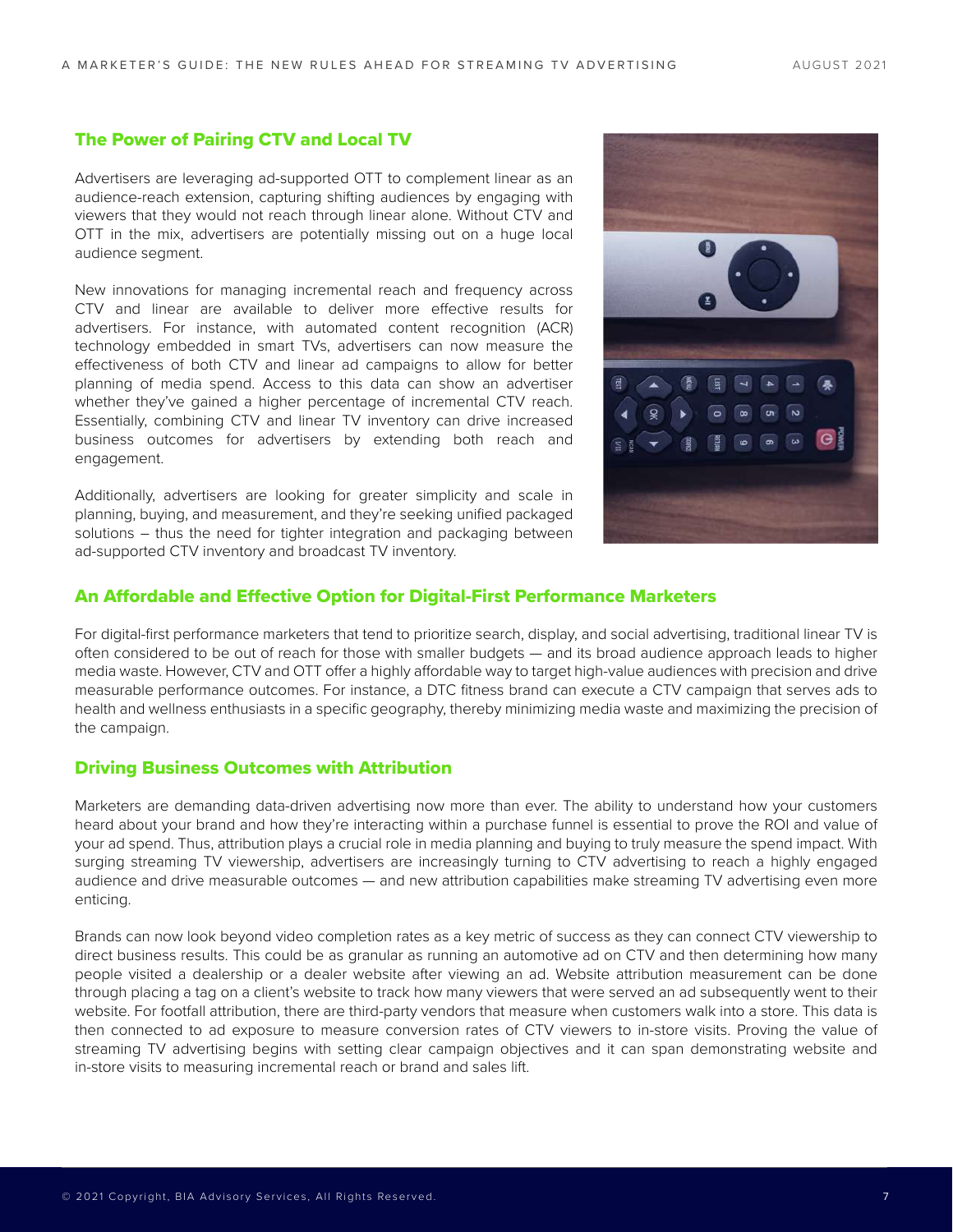#### Combating CTV and OTT Ad Fraud

Brand safety and ad fraud remain top advertiser concerns. A recent Pixalate report found that over 25% of programmatic OTT/CTV is invalid traffic.19 As more ad dollars chase the explosive growth in streaming TV audiences, we can expect ad fraud to grow as video ad impressions are lucrative compared to other forms of digital advertising, which makes this appealing to fraudsters.

*There are several considerations for marketers to keep top-of-mind for ad fraud protection:*

- Understand what the supply path is to the inventory you are buying, and what kind of fraud protection is within that supply path. It's very simple to ask any agency or vendor to explain how their inventory is sourced and how they safeguard against fraud.
- Determine whether there are any open exchanges or unknown publishers in your buying mix. Look for partners that work with trusted and valued publishers instead of open exchanges.
- Work with ad partners that ensure transparent accountability for your campaigns. Ask them what they're actively doing to prevent fraud within their platforms and if they're aware of different schemes that are being perpetuated on the industry.

Brands should demand this accountability from their agencies and providers. Above all, advertisers should look for the TAG Certified Against Fraud Seal of approval to ensure that they're choosing trusted providers that are committed to continued vigilance in ad fraud protection and providing known, trusted inventory supply paths. This is the best safeguard to ensure transparent accountability for campaigns and to protect your brand and investment from ad fraud.

### KEY ADVERTISER TAKEAWAYS

#### The pandemic has resulted in a three to five-year acceleration of where ad-supported CTV was already headed.

The rise in home-bound consumers seeking more entertainment options during the pandemic propelled both consumer adoption and industry investment in ad-supported CTV service offerings. New data and technology capabilities combined with increased advertiser demand for premium CTV inventory are improving the consumer ad experience significantly. Audience targeting, frequency capping, and other optimization and attribution methodologies add value for both marketers and audiences to the CTV experience. As advertisers continue to follow the rapid growth in streaming TV audiences, we can expect to see ad dollars start to catch up with CTV viewership.

#### Local relevance remains a top priority for advertisers.

Local relevance remains a top priority for businesses for the economic rebound. Advertisers shifted to a localized approach with local spot buys to tailor their messages on how they are adapting and serving their customers differently. Local targeting will be even more important as brands and marketers align ad spending with the dynamic market conditions and the accelerated economic recovery. To execute locally and be nimble, we can expect more advertisers to invest in localized CTV campaigns to deliver targeted and contextually relevant messaging to reach their intended customers.

19 Pixalate, 2020 Report: Over 20% of Programmatic OTT/CTV is Invalid Traffic (IVT), November 2020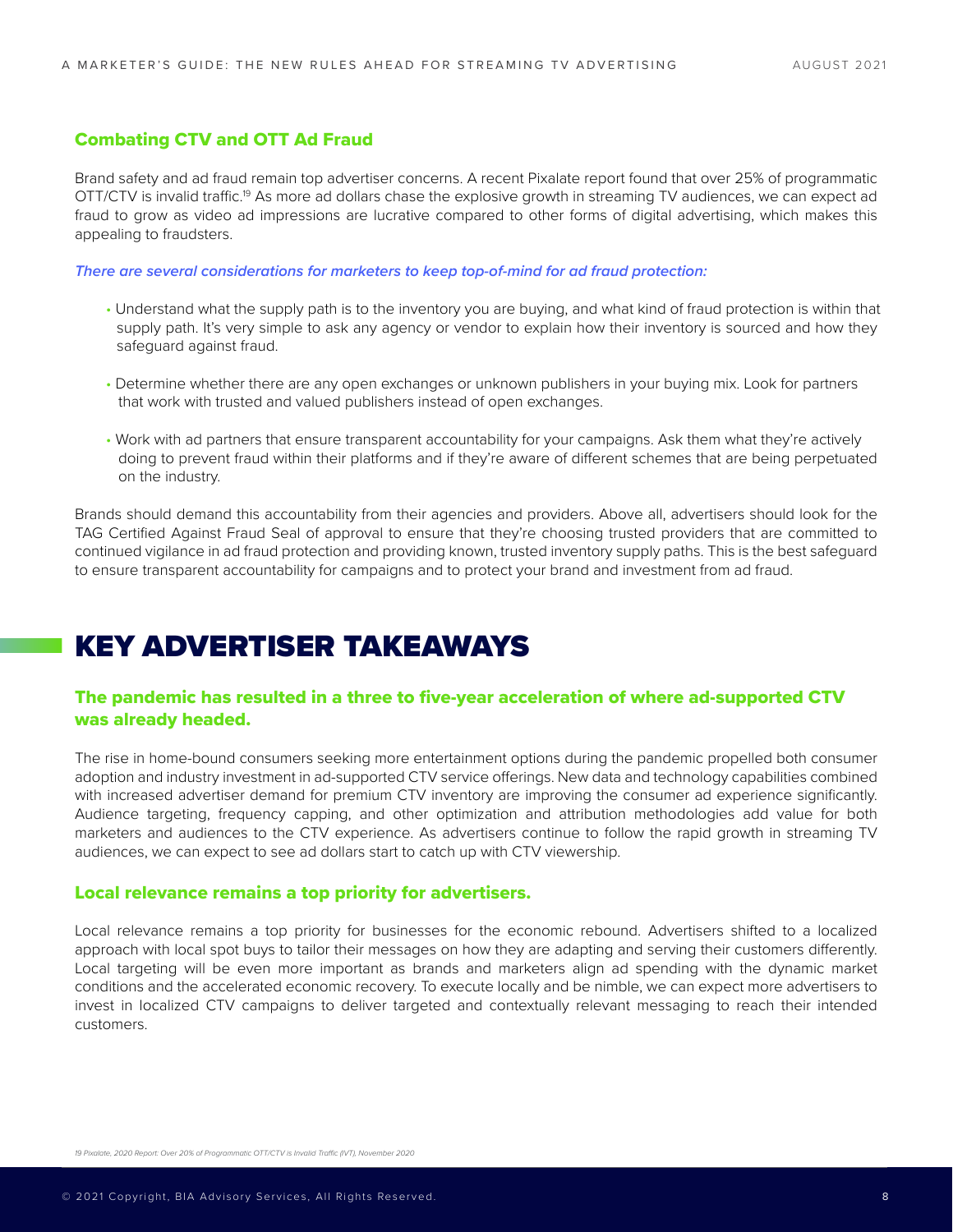#### CTV combines the best of digital media and traditional TV.

CTV advertising combines the best of digital — with its measurement, audience targeting, and attribution capabilities and the best of the big screen TV experience in a long-form, lean-back premium, and brand-safe content. New attribution capabilities make streaming TV advertising even more compelling. Brands can now look beyond video completion rates as a key metric of success as they can now connect CTV viewership to direct business results.

This could be as granular as running an automotive ad on CTV and then determining how many people visited a dealership or a dealer website after viewing an ad — or even matching viewership to sales performance with verified car sales. Looking ahead, with the availability of better data for audience targeting by location, behaviors, and interests, as well as closed-loop attribution capabilities, CTV is proving to be the cost-effective way to extend reach and minimize waste in ad spending that will continue to drive greater advertiser demand.

#### CTV + Linear is a powerful combination for advertisers.

Advertisers are increasingly leveraging ad-supported CTV to complement linear as a "reach extension" strategy to engage with audiences that they would not reach with just linear TV buys. New data innovations are available to manage incremental reach and frequency across linear and CTV to bring more effective results for advertisers. Advertisers can now measure the cross-platform effectiveness of both linear and CTV ad campaigns to drive web and search traffic. This allows for better planning of media spend and can drive increased business outcomes for advertisers by extending both reach and engagement.

#### CTV is an affordable and effective channel for digital-first performance marketers.

CTV and OTT offer a highly affordable way to target high-value audiences with precision and drive measurable performance outcomes. As such, digital-first performance marketers that prioritize search, display, and social advertising are now turning their attention to and shifting media budgets into streaming TV advertising.

#### With increased fragmentation, advertisers need to understand what they are buying.

With the influx of new streaming TV options, advertisers have many options to buy inventory to reach audiences that are potentially watching the same shows in different ways. Today, media buyers can go direct, work with aggregators or buy programmatically. If an advertiser opts for a walled garden approach, they may cede control for achieving unique reach and frequency goals, and geographic impression distribution.

If advertisers opt for open exchanges, there is little control over where ads may run and remains fraught with persistent brand safety, transparency, and algorithmic control concerns. As such, it is important for advertisers to vet and understand the varying capabilities of providers to know what they are buying and where their ads are running — to ensure that campaigns run in a brand-safe and fraud-free environment. Furthermore, advertisers should demand transparent and detailed reporting to prove and validate campaign performance.